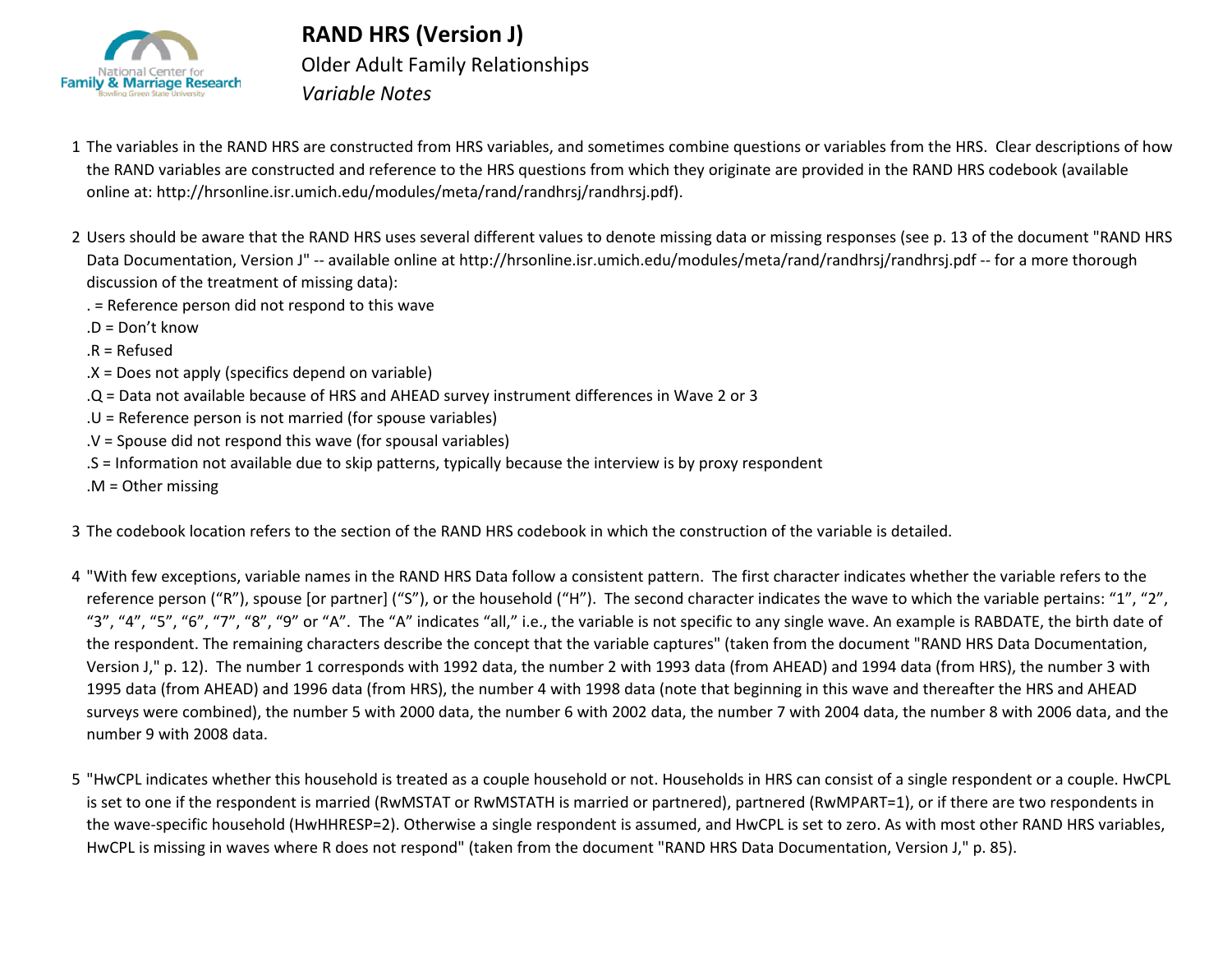- 6 "This variable is created using current marital status reported for each wave. For Wave 3A of AHEAD, and from Wave 4 forward, a cleaned version of marital status is used, which fills missing marital status using cover sheet data and marital events reported between interviews. The codes for separation and divorce are combined in Waves 2A, 3A, and 3H; a separate category is used for this ambiguous state. For all waves, RwMSTAT combines "Married, spouse absent" as one category, rather than separating spouse in institution vs. not. HRS wave 1 imputations are not used at all. From Wave 7 and forward, some cases report a marital status of annulled, which is treated the same as never married. The RwMSTAT variables code partnerships, which override the actual marital status that is available for most cases only from Wave 4 forward. Some cases report an unmarried status but have a partner in the same household, particularly in Wave 2. RwMSTAT retains the reported unmarried status. RwMPART indicates the presence of a partner regardless of the RwMSTAT code. Please see RwMPART description for details" (taken from the document "RAND HRS Data Documentation, Version J," p. 139).
- 7 "The spouse variable SwMSTAT is taken from the spouse's [or partner's] data for Wave w. It is set to .U if R is unmarried or unpartnered or .V if R's spouse or partner did not respond in a given wave" (taken from the document "RAND HRS Data Documentation, Version J," p. 139).
- 8 "Marital status RwMSTAT indicates partnership, that is, living with a partner who is not R's spouse. In addition some cases report an unmarried status but have a partner in the same household. Another living individual with the same HHID and sub-household ID on the Tracker file or in the core data indicates the presence of a partner when R gives an unmarried status. From Wave 4 forward, the "coupleness" code in the Cover Sheet section can also indicate a partnership. RwMPART indicates the presence of a partner regardless of the RwMSTAT code" (taken from the document "RAND HRS Data Documentation, Version J," p. 144).
- 9 "The spouse variable SwMPART is taken from the spouse's [or partner's] data for Wave w. In some cases, the spouse and respondent disagree as to whether they are married or partnered, so RwMPART and SwMPART are not always the same in a given wave. SwMPART is set to .U if R is unmarried and unpartnered or .V if R's spouse or partner did not respond in a given wave" (taken from the document "RAND HRS Data Documentation, Version J," p. 144).
- 10 "This variable is created using current marital status reported for each wave. For Wave 3A, and from Wave 4 forward, a cleaned version of marital status is used, which fills missing marital status using cover sheet data and marital events reported between interviews.

The RwMSTATH variables are derived from RwMSTAT but do not code partnerships, and actual marital status replaces the partnership code if it can be determined. For instance, because partners were specifically asked actual marital status from Waves 4 forward, many partner marital statuses can be carried back to prior waves if no intervening marital events have occurred. Marital events can also indicate marital status of a partnered respondent, e.g., a number of partners report a widowhood or divorce, followed closely by a marriage to the partner. When the actual marital status cannot be determined RwMSTATH is set to an unknown unmarried status (=9). Marital status for partners can sometimes also be determined at their first interview from retrospective marriage history information. From Wave 7 and forward, some cases report a marital status of annulled, which is treated the same as never married.

The codes for separation and divorce are combined in Waves 2A, 3A, and 3H; a separate category is used for this ambiguous state. Information from previous and subsequent wave marital status, marital events reported, marital history, and spouse marital status are used to distinguish between separation and divorce in these waves when possible. For all waves, this variable combines "Married, spouse absent" as one category, rather than separating spouse in institution vs not. HRS wave 1 imputations are not used at all" (taken from the document "RAND HRS Data Documentation, Version J," p. 148).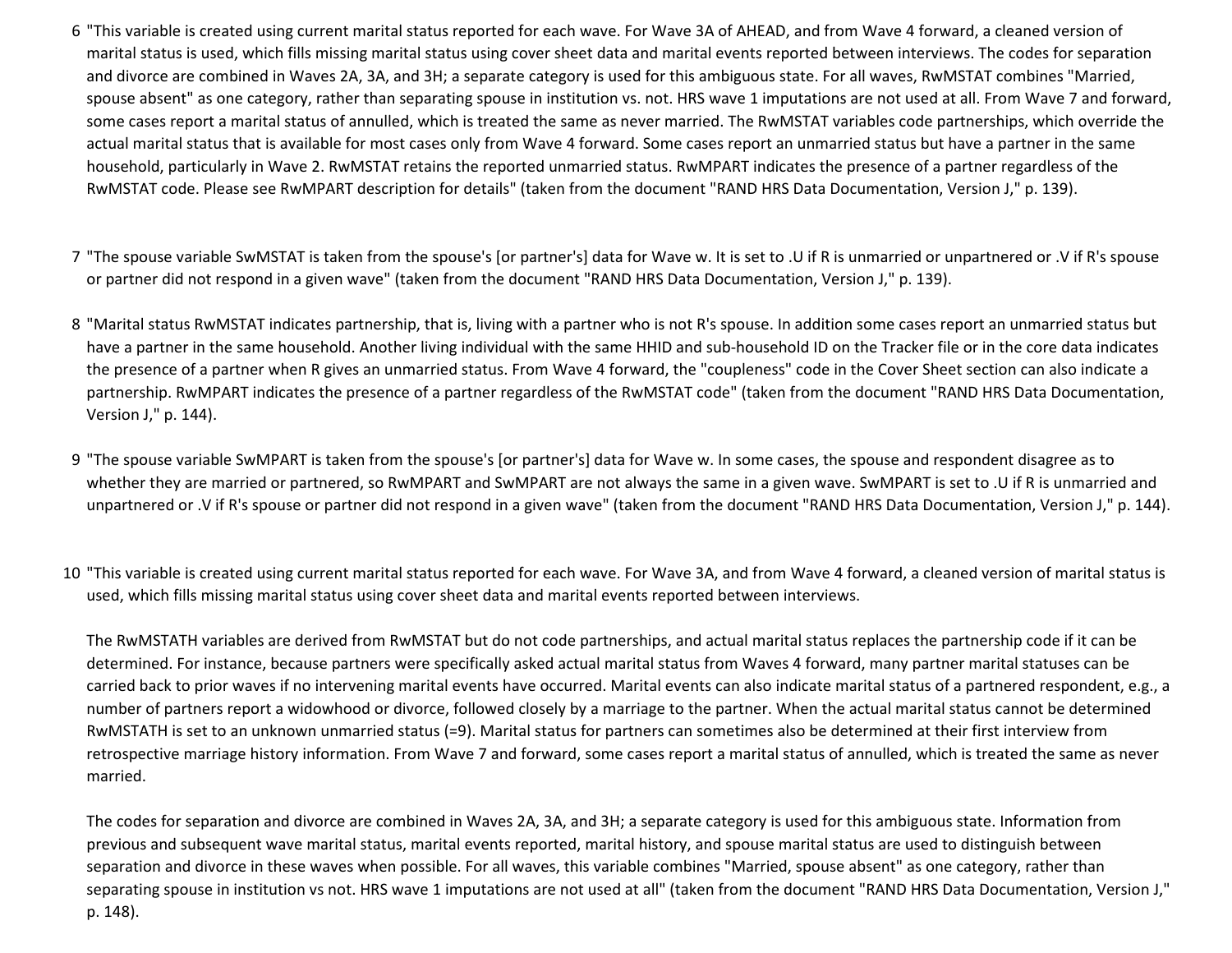- 11 "RwMSTATH may have a value when RwMSTAT is missing. The analyst may want to fill RwMSTAT from RwMSTATH in these cases" (taken from the document "RAND HRS Data Documentation, Version J," p. 148).
- 12 "The spouse variable SwMSTATH is taken from the spouse's [or partner's] data for Wave w. It is set to .U if R is unmarried or unpartnered or .V if R's spouse or partner did not respond in a given wave" (taken from the document "RAND HRS Data Documentation, Version J," p. 148).
- 13 "The RwMSTATF variables compare RwMSTATH with marital status reported in other waves and those derived from marital history. For instance, some cases switch between unmarried statuses across waves, e.g., from divorced to never married. RwMSTATF flags these seemingly illogical differences, distinguishing between ever married and never married discrepancies and those of other types" (taken from the document "RAND HRS Data Documentation, Version J," p. 148).
- 14 "The RwMSTATF variables compare RwMSTATH with marital status reported in other waves and those derived from marital history. For instance, some cases switch between unmarried statuses across waves, e.g., from divorced to never married. RwMSTATF flags these seemingly illogical differences, distinguishing between ever married and never married discrepancies and those of other types" (taken from the document "RAND HRS Data Documentation, Version J," p. 148). This variable constructs the same information for the respondent's spouse/partner.
- 15 "Number of marriages is assigned at the first wave R enters the HRS, from the marriage history information, which includes number of marriages including the current one. After the first wave, the number of marriages changes if R reports a marriage beginning between waves, or if a change in marital status indicates that one has begun. If R is married in 2 consecutive waves but to different spouses, a marriage is added for the new spouse. Please note that the maximum number of marriages an individual can report at the first interview varies. If the first interview is Wave 1 there is no maximum; at most 15 marriages are reported. In Wave 2H the maximum is 15. For all other waves the maximum allowed is 4" (taken from the document "RAND HRS Data Documentation, Version J," p. 154).
- 16 "Spouse's [or partner's] number of marriages is taken from the Wave 'w' spouse's RwMRCT variable. It is set to .U if R is unmarried or unpartnered or .V if R's spouse or partner did not respond in a given wave" (taken from the document "RAND HRS Data Documentation, Version J," p. 154).
- 17 "RwMNEV indicates if R has never been married. If R reports having an ever-married status but later reports being never-married, he/she remains evermarried, i.e., RwMNEV=0 for the later wave. From wave 7 and forward, some cases report marital status as annulled, which is treated as never married. For ever married respondents, the numbers of divorces, widowhoods, and marriages that ended with unknown status are derived. Please see Number of Marriages (RwMRCT), and other Marital History variables, such as number of divorces (RwMDIV), widowhoods (RwMWID), and ended marriages with unknown status (RwMEND)" (taken from the document "RAND HRS Data Documentation, Version J," p. 158).
- 18 "Spouse's never married flag is taken from the Wave 'w' spouse's RwMNEV variable. It is set to .U if R is unmarried or unpartnered or .V if R's spouse or partner did not respond in a given wave" (taken from the document "RAND HRS Data Documentation, Version J," p. 158).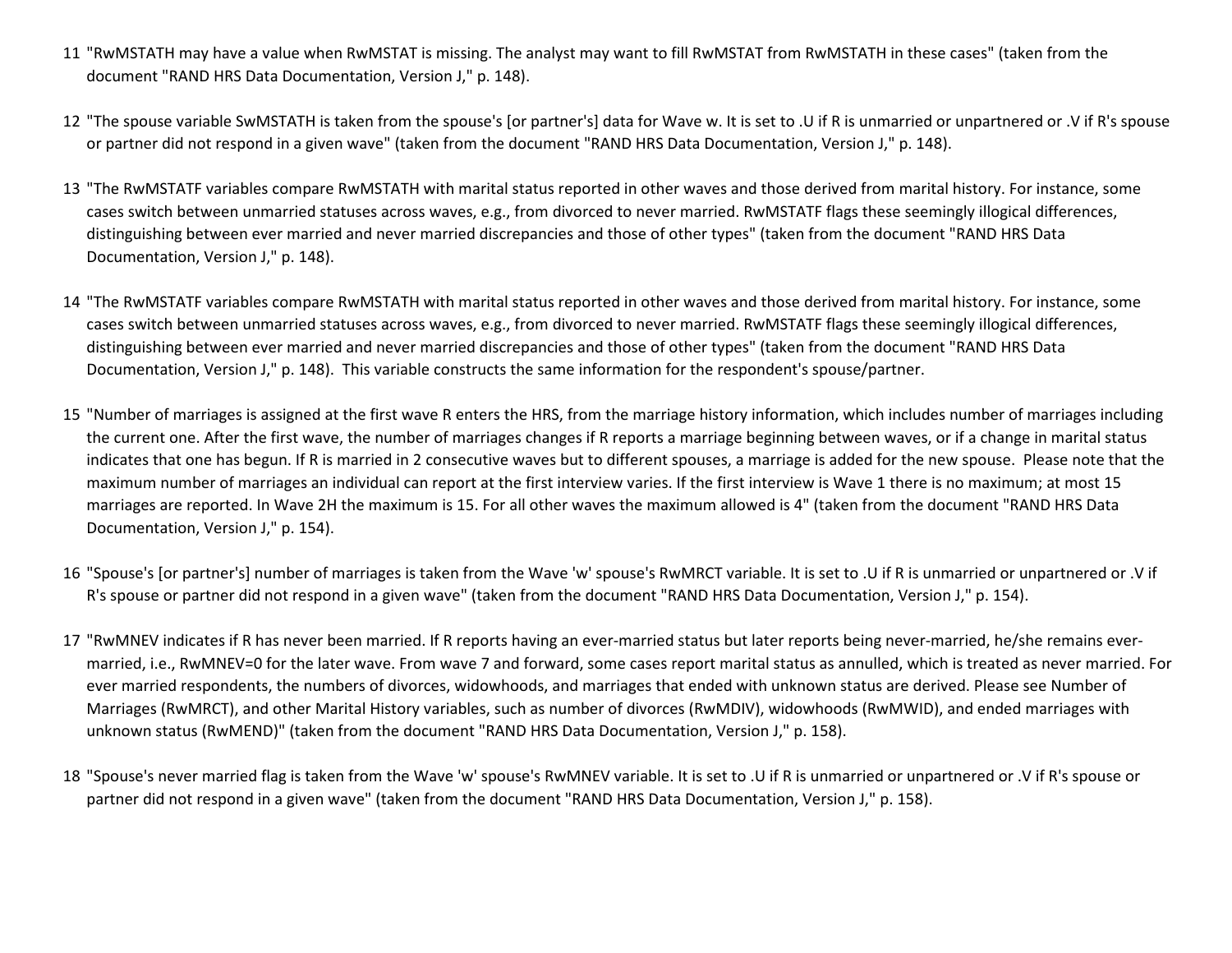- 19 "RwMDIV counts the number of divorces the respondent has reported. For ever married respondents, the numbers of divorces, widowhoods, and marriages that ended with unknown status are derived. Please see Number of Marriages (RwMRCT), and other Marital History variables, such as the never married flag (RwMNEV), number of widowhoods (RwMWID), and ended marriages with unknown status (RwMEND). The number of divorces derivation begins with the individual's marriage history at the first interview to which he/she responds, counting any divorces reported for past marriages. At subsequent interviews, the divorce count is increased if a divorce is reported as occurring between interviews, or if a respondent's marital status changes from married or separated to divorced. Spouse marital and mortality statuses are used to help fill missing or ambiguous marriage ends. Partners living together are treated as having an unmarried or separated status. A respondent is asked about past marriages only at the first interview. In Wave 1, there are data on 3 past and the current marriage. If the first interview is Wave 2H or 3H, or for the Ahead sample, Wave 3A, there are data on at most 2 marriages. If the first interview is Wave 2A, there is information on at most one marriage. For new interviewees in Waves 4, 5 and from Wave 7 forward, there are data on at most 4 marriages. For new interviewees at Wave 6 there are data on at most 3 marriages. This was corrected in Wave 7. Please note that if a respondent reports that he/she has more than four marriages in most waves, more than two in Waves 2H, 3H, and 3A, or more than one in Wave 2A, how some of those marriages ended will not be known" (taken from the document "RAND HRS Data Documentation, Version J," p. 164).
- 20 "Spouse's number of divorces is taken from the Wave 'w' spouse's RwMDIV variable. It is set to .U if R is unmarried or unpartnered or .V if R's spouse or partner did not respond in a given wave" (taken from the document "RAND HRS Data Documentation, Version J," p. 164).
- 21 This variable is a count of the number of times the respondent has been widowed. For a complete description of how this variable is derived, please see p. 171 of the document "RAND HRS Data Documentation, Version J" (Available online at http://hrsonline.isr.umich.edu/modules/meta/rand/randhrsj/randhrsj.pdf).
- 22 "Spouse's number of times widowed is taken from the Wave 'w' spouse's RwMWID variable. It is set to .U if R is unmarried or unpartnered or .V if R's spouse or partner did not respond in a given wave" (taken from the document "RAND HRS Data Documentation, Version J," p. 171).
- 23 "RwMCURLN, the length of the current marriage in years, is assigned by looking at marital history dates, marital events, and marriage status. At the first interview, the date the most recent marriage began is asked. This date is kept across interviews until the marriage ends in divorce or widowhood. If R begins a new marriage, the current marriage begin date is reset to reflect this. The spouse's information is examined if available to fill missing current marriage begin dates if they are missing from the retrospective marriage history at a respondent's first interview" (taken from the document "RAND HRS Data Documentation, Version J," p. 184).
- 24 "Spouse's length of current marriage variable SwMCURLN is taken from the wave 'w' spouse's RwMCURLN variable. It is set to .U if R is unmarried or unpartnered or .V if R's spouse or partner did not respond in a given wave" (taken from the document "RAND HRS Data Documentation, Version J," p. 184).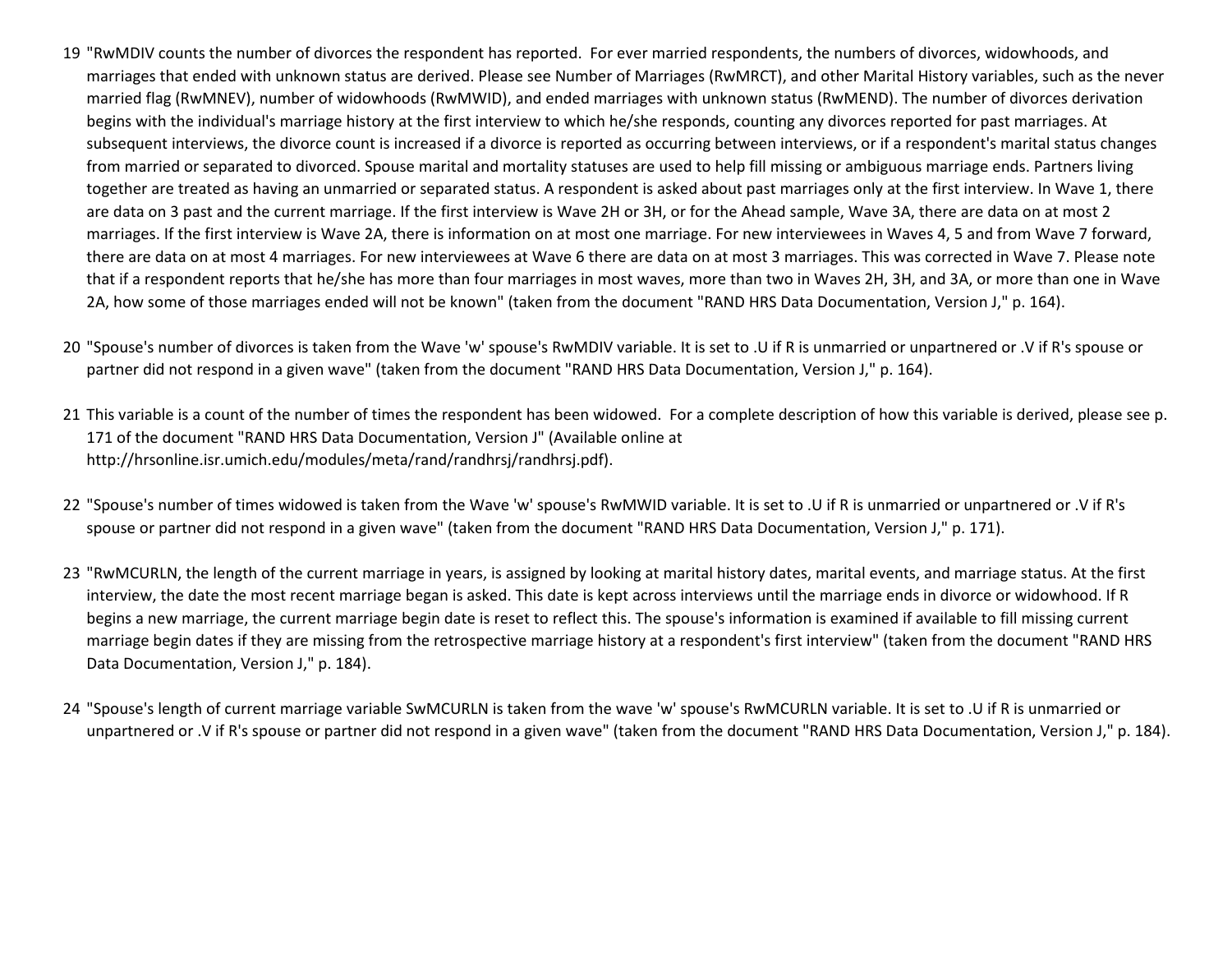- 25 "RwMLEN is assigned by looking at marital histories, marital events, and marriage status. Data are not collected on all marriages: up to four previous marriages if R enters the HRS in waves 1, 4, 5, or 7 forward, up to three previous marriages if R enters the study in wave 6, or up to two previous marriages if R enters in waves 2H or 3. If the first interview is Wave 2A, there is information on at most one previous marriage. If R gives a marriage date or length that indicates being married before age 12, the dates or length are treated as missing, depending on what information is provided" (taken from the document "RAND HRS Data Documentation, Version J," p. 192). For more information on the construction of this variable and limitations in the available data on marriage length, please see pp. 192-193 in the document "RAND HRS Data Documentation, Version J" (available online at http://hrsonline.isr.umich.edu/modules/meta/rand/randhrsj/randhrsj.pdf).
- 26 "Spouse's length of longest marriage variables SwMLEN and SwMLENM are taken from the wave 'w' spouse's RwMLEN and RwMLENM variables. They is set to .U if R is unmarried or unpartnered or .V if R's spouse or partner did not respond in a given wave" (taken from the document "RAND HRS Data Documentation, Version J," p. 192).
- 27 "These variables are taken from the Family section. For Waves 1 and 2H, the derivation uses preprocessed variables that assign parent and in-law information to respondents. In Waves 3H, 4, and 5, the derivation uses household-level data, taking into account whether the respondent is the Family Respondent or not. If R is the Family Respondent, then parent data are assigned to the respondent's parent variables and parent-in-law data are assigned to the spouse's parent variables. If R is not the Family Respondent, then parent-in-law data are assigned to the respondent's parent variables and parent data are assigned to the respondent's parent-in-law variables. In Waves 2A and 3A, and from Wave 6 forward, parent data are collected from respondents about their own parents. Information about parents-in-law is assigned from the spouse's report on his/her own parents. If a parent is reported deceased at an interview and parent mortality is missing at a subsequent interview, the death is carried forward. If a parent is reported alive at an interview and the parent's mortality is missing at a prior interview, the living status is carried back. When carrying data forward or back for in-laws, the spouse ids are compared to ensure that the information is for the same parent" (taken from the document "RAND HRS Data Documentation, Version J," p. 208).
- 28 "RwMOMLIV is assigned R's mother's mortality and SwMOMLIV is assigned R's mother-in-law's mortality. If the parent is alive then the derived mortality status is set to 1, if deceased to 0. If the respondent is unmarried, SwMOMLIV is assigned a .U missing value. In waves where respondents only report on their own parents, SwMOMLIV is assigned a .V missing value when the spouse did not provide an interview" (taken from the document "RAND HRS Data Documentation, Version J," p. 208).
- 29 "These variables are taken from the Family section. For Waves 1 and 2H, the derivation uses preprocessed variables that assign parent and in-law information to respondents. In Waves 3H, 4, and 5, the derivation uses household-level data, taking into account whether the respondent is the Family Respondent or not. If R is the Family Respondent, then parent data are assigned to the respondent's parent variables and parent-in-law data are assigned to the spouse's parent variables. If R is not the Family Respondent, then parent-in-law data are assigned to the respondent's parent variables and parent data are assigned to the respondent's parent-in-law variables. In Waves 2A and 3A, and from Wave 6 forward, parent data are collected from respondents about their own parents. Information about parents-in-law is assigned from the spouse's report on his/her own parents...If a parent is reported deceased at an interview and parent mortality is missing at a subsequent interview, the death is carried forward. If a parent is reported alive at an interview and the parent's mortality is missing at a prior interview, the living status is carried back. When carrying data forward or back for in-laws, the spouse ids are compared to ensure that the information is for the same parent" (taken from the document "RAND HRS Data Documentation, Version J," p. 211).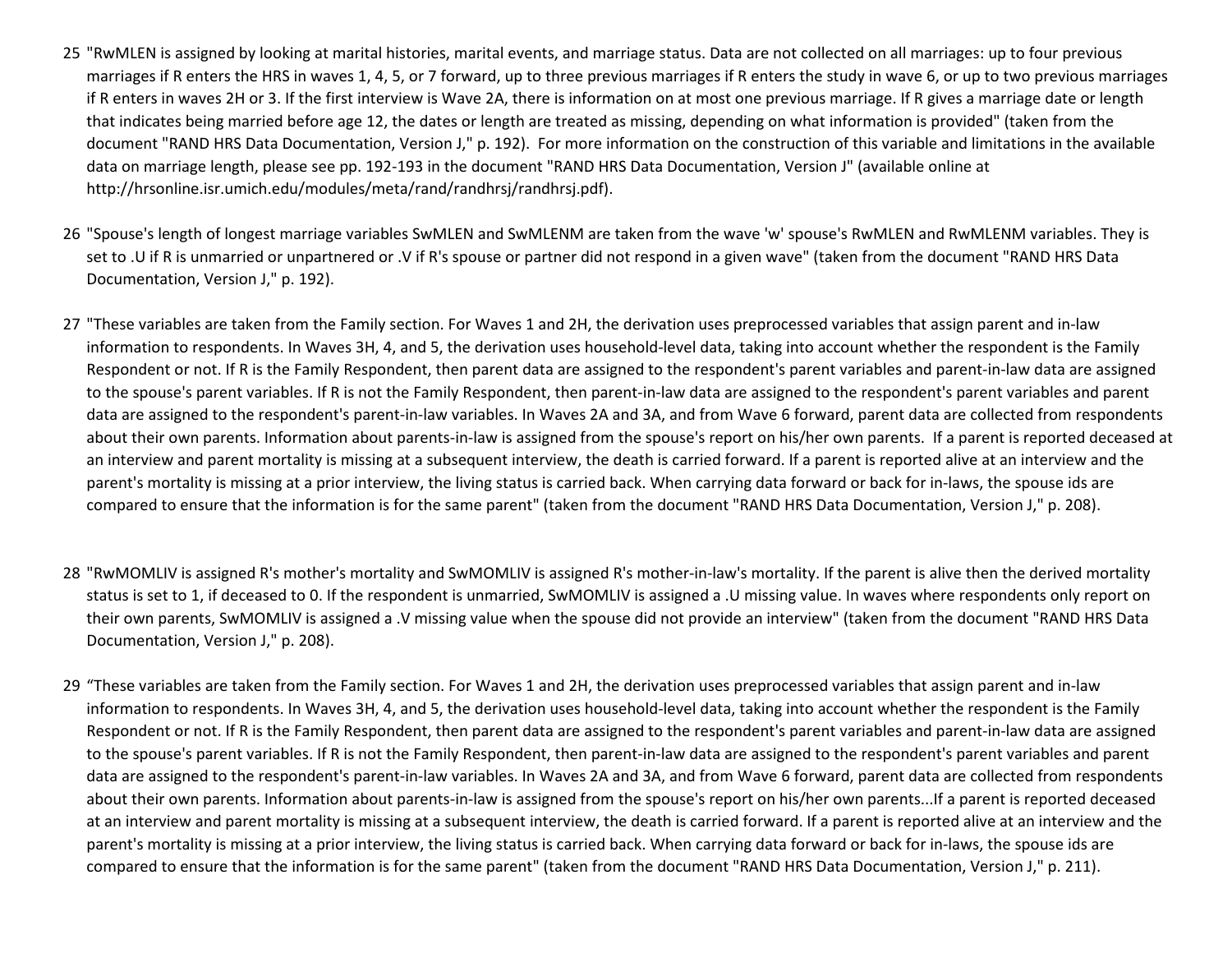- 30 "RwDADLIV is assigned R's father's mortality and SwDADLIV is assigned R's father-in-law's mortality. If the parent is alive then the derived mortality status is set to 1, if deceased to 0. If the respondent is unmarried, SwDADLIV is assigned a .U missing value. In waves where respondents only report on their own parents, SwDADLIV is assigned a .V missing value when the spouse did not provide an interview" (taken from the document "RAND HRS Data Documentation, Version J," p. 211).
- 31 "RwMOMAGE is assigned R's mother's current age if living or age at death if deceased and SwMOMAGE is assigned R's mother-in-law's current age or age at death. If the respondent is unmarried, SwMOMAGE is assigned a .U missing value. In waves where respondents only report on their own parents, SwMOMAGE is assigned a .V missing value when the spouse did not provide an interview" (taken from the document "RAND HRS Data Documentation, p. 214). For more detailed descriptions of the construction of these variables and discrepancies between waves, users should consult pp. 213-214 of the document "RAND HRS Data Documentation" (available online at http://hrsonline.isr.umich.edu/modules/meta/rand/randhrsj/randhrsj.pdf).
- 32 "RwDADAGE is assigned R's father's current age if living or age at death if deceased and SwDADAGE is assigned R's father-in-law's current age or age at death. If the respondent is unmarried, SwDADAGE is assigned a .U missing value. In waves where respondents only report on their own parents, SwDADAGE is assigned a .V missing value when the spouse did not provide an interview" (taken from the document "RAND HRS Data Documentation, p. 218). For more detailed descriptions of the construction of these variables and discrepancies between waves, users should consult pp. 217-218 of the document "RAND HRS Data Documentation" (available online at http://hrsonline.isr.umich.edu/modules/meta/rand/randhrsj/randhrsj.pdf).
- 33 This is the total number of household residents, including the respondent and his/her spouse/partner. For more detailed information on how this variable is constructed and discrepancies between waves, users should consult pp. 875-876 of the document "RAND HRS Data Documentation" (available online at http://hrsonline.isr.umich.edu/modules/meta/rand/randhrsj/randhrsj.pdf).
- 34 This is the total number of living children of both the respondent and his/her spouse/partner. "Number of living children is summed, including any who is a child or step-child of the respondent or spouse. Counts of individual children are assigned to the HwCHILD variables. All of the respondent's and spouse's living children are counted for one total" (taken from the document "RAND HRS Data Documentation," p. 878). For more detailed information on how this variable is constructed and discrepancies between waves, users should consult pp. 878-879 of the document "RAND HRS Data Documentation" (available online at http://hrsonline.isr.umich.edu/modules/meta/rand/randhrsj/randhrsj.pdf).